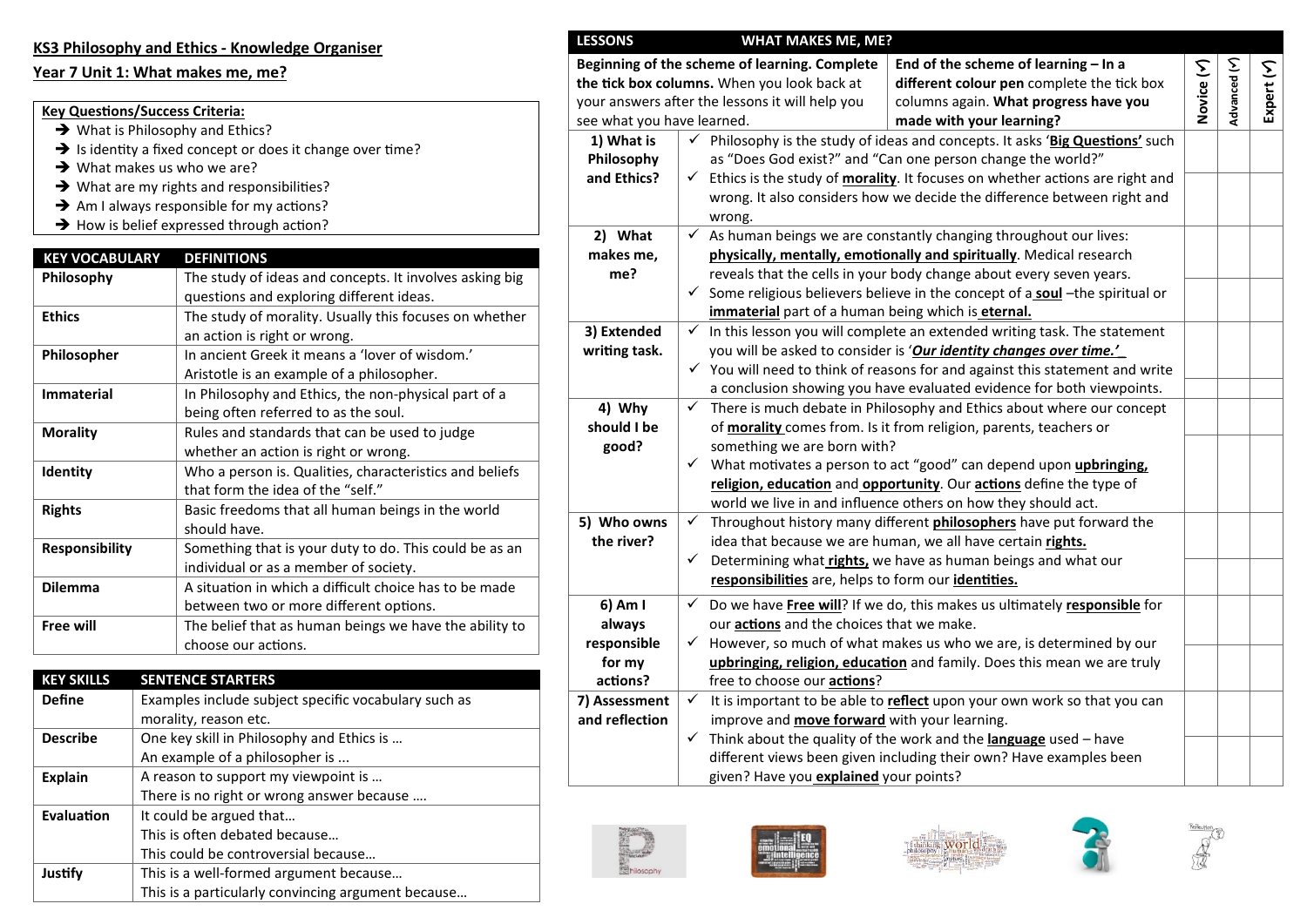| Lesson                   | What is Philosophy and Ethics?                                                                                                                                                                                                                                                                                                                                                 | What makes me, me?                                                                                                                                                                                                                                                     | Why should I be good?                                                                                                                                                                                                             | Who owns the river?                                                                                                                                                                                                                                                                                                  | Am I always responsible for my<br>actions?                                                                                                                                                                                                                                                                                                        |
|--------------------------|--------------------------------------------------------------------------------------------------------------------------------------------------------------------------------------------------------------------------------------------------------------------------------------------------------------------------------------------------------------------------------|------------------------------------------------------------------------------------------------------------------------------------------------------------------------------------------------------------------------------------------------------------------------|-----------------------------------------------------------------------------------------------------------------------------------------------------------------------------------------------------------------------------------|----------------------------------------------------------------------------------------------------------------------------------------------------------------------------------------------------------------------------------------------------------------------------------------------------------------------|---------------------------------------------------------------------------------------------------------------------------------------------------------------------------------------------------------------------------------------------------------------------------------------------------------------------------------------------------|
| <b>Challenge</b><br>Task | Ancient Greece is often seen as<br>the place where Western<br>Philosophy and Ethics began.<br>Imagine you are a citizen of<br>Ancient Greece during the time<br>of Socrates, Plato and Aristotle.<br>Research and write a summary<br>report in your own words<br>explaining the ideas being<br>expressed at this time.<br>https://www.youtube.com/watc<br>h?v=1A CAkYt3GY&t=1s | Some believe that discussions in<br>Philosophy and Ethics hold the<br>key to the meaning of life and<br>understanding "Why we are<br>here."<br>Create a questionnaire asking<br>your peers about their<br>knowledge of and attitudes<br>towards Philosophy and Ethics. | 'There is no objective morality,<br>only what we as a society decide<br>is right or wrong.'<br>Write a response to this<br>statement in the form of an<br>essay considering different<br>viewpoints and reaching a<br>conclusion. | Open questions are often the<br>basis for philosophical discussion<br>and can help us see things from<br>multiple viewpoints.<br>Create a cue card quiz made up<br>of 'open questions' with as<br>many possible answers on the<br>reverse as you can think of. Test<br>it on your peers as part of your<br>revision. | We often talk about the rights<br>we have as part of a society such<br>as the right to freedom of<br>expression. Write a list of the<br>rights you believe you have, then<br>what your responsibilities as a<br>citizen to uphold them.<br>Write an advertisement for the<br><b>United Nations explaining our</b><br>rights and responsibilities. |
| <b>Skills</b>            | Comprehension                                                                                                                                                                                                                                                                                                                                                                  | <b>Analysis</b>                                                                                                                                                                                                                                                        | Evaluation                                                                                                                                                                                                                        | Knowledge                                                                                                                                                                                                                                                                                                            | <b>Application</b>                                                                                                                                                                                                                                                                                                                                |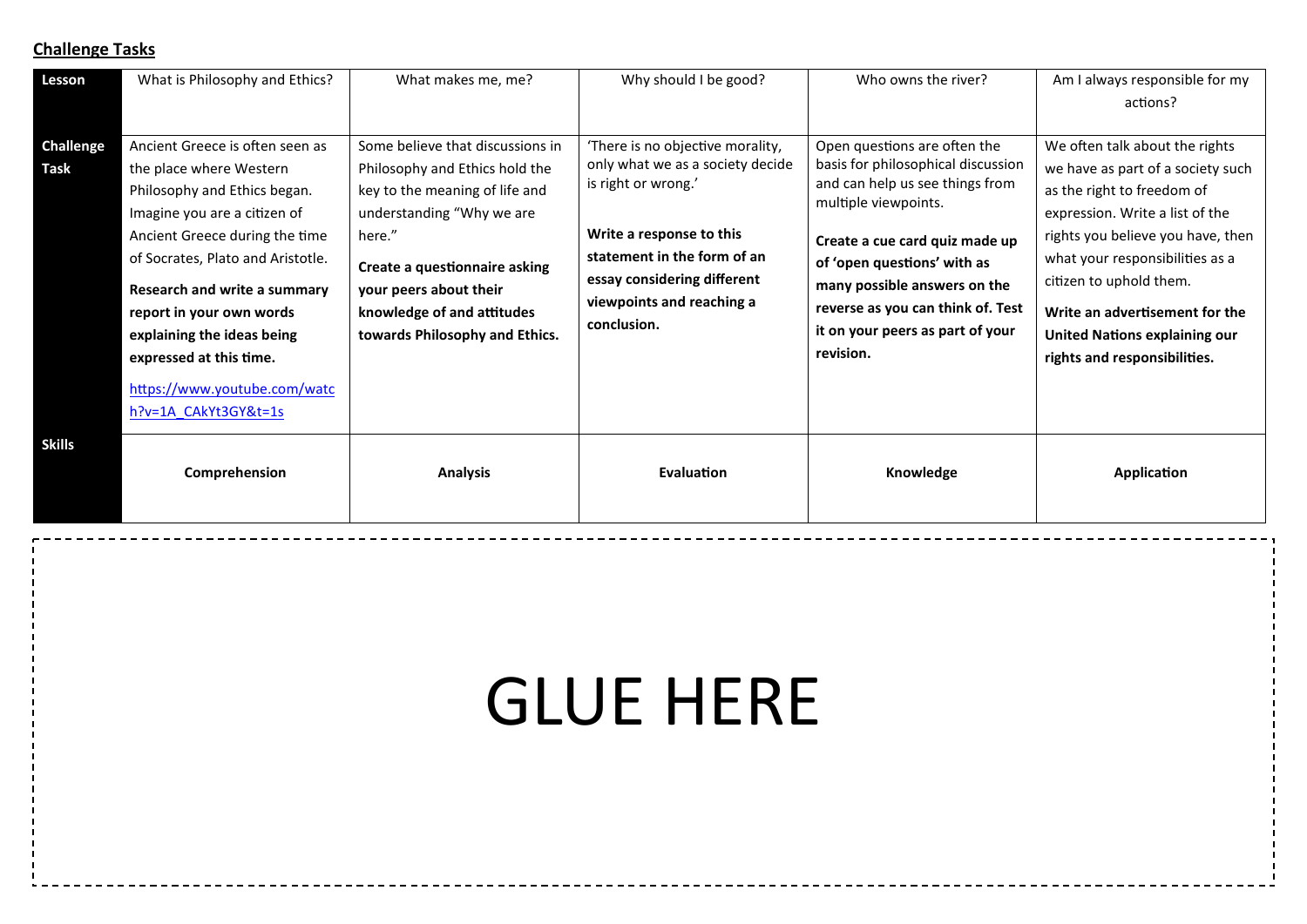|                    | KS3 Philosophy and Ethics - Knowledge Organiser                                                                           | <b>LESSON</b>   |                                                              | <b>WHAT IS THE PURPOSE OF RITUALS?</b>                                                                                                 |            |            |        |
|--------------------|---------------------------------------------------------------------------------------------------------------------------|-----------------|--------------------------------------------------------------|----------------------------------------------------------------------------------------------------------------------------------------|------------|------------|--------|
|                    | Year 7 Unit 2: What is the purpose of rituals?                                                                            |                 |                                                              |                                                                                                                                        |            |            |        |
|                    | <b>Key Questions/Success Criteria:</b>                                                                                    |                 | Beginning of the scheme of learning.                         | End of the scheme of learning $-$ In a different                                                                                       | Novice (V) | Advanced ( | $\sum$ |
|                    | $\rightarrow$ What are rites of passage?                                                                                  |                 | Complete the tick box columns. When you                      | colour pen complete the tick box columns.                                                                                              |            |            | Expert |
|                    | $\rightarrow$ What happens during rites of passage?                                                                       |                 | look back at your answers after the lessons                  | What progress have you made with your                                                                                                  |            |            |        |
|                    |                                                                                                                           |                 | it will help you see what you have learned.                  | learning?                                                                                                                              |            |            |        |
|                    | $\rightarrow$ Why are rite of passage important?<br>How can rituals help guide people through the journey of their lives? | 1) What are     |                                                              | √ Throughout a person's life they will go through many rites of passage                                                                |            |            |        |
|                    |                                                                                                                           | rites of        |                                                              | marking important events. Many of these rites will be accompanied by a                                                                 |            |            |        |
|                    | $\rightarrow$ How do rites of passage express belief?                                                                     | passage?        | ceremony.                                                    |                                                                                                                                        |            |            |        |
| <b>KEY</b>         | <b>DEFINITIONS</b>                                                                                                        |                 |                                                              | $\checkmark$ The word rite comes from the word ritual and can be used for both                                                         |            |            |        |
| <b>VOCABULARY</b>  |                                                                                                                           |                 |                                                              | religious and non-religious (secular) celebrations.                                                                                    |            |            |        |
| Rite of passage    | A ritual event that marks a person's move from one status                                                                 | 2) How do we    |                                                              | $\checkmark$ Most religions have rituals related to the <b>birth</b> of a baby. Some also                                              |            |            |        |
|                    | to another.                                                                                                               | celebrate the   | include a ceremony where a name is chosen.                   |                                                                                                                                        |            |            |        |
| Initiation         | A special ceremony or responsibility that signals the accepta                                                             | birth of a      |                                                              | Religious birth ceremonies mark a baby's <i>initiation</i> into the faith of their                                                     |            |            |        |
|                    | nce of someone into a faith.                                                                                              | child?          | are able to make the <b>decision</b> themselves.             | parents. Sometimes people prefer to be initiated as adults because they                                                                |            |            |        |
| <b>Baptism</b>     | Christian ceremony celebrating the initiation of a child or                                                               |                 |                                                              |                                                                                                                                        |            |            |        |
|                    | adult into the faith. Symbolic of washing away Original Sin.                                                              | 3) When does    |                                                              | In some cultures, people celebrate 'coming of age.' These ceremonies                                                                   |            |            |        |
| Aqiqah             | Muslim naming ceremony usually performed seven days                                                                       | someone         |                                                              | traditionally take place during the period of adolescence as teenagers                                                                 |            |            |        |
|                    | after the birth.                                                                                                          | 'come of age'?  |                                                              | are thought to be mature enough to take on extra responsibilities.                                                                     |            |            |        |
| <b>Adolescence</b> | The period of physical and emotional development between                                                                  |                 |                                                              | During the ceremony, a person may be asked to <b>memorise</b> religious                                                                |            |            |        |
|                    | childhood and adulthood.                                                                                                  | 4) Extended     |                                                              | teachings, make <b>promises</b> and wear symbolic clothing.<br>As part of this unit to must complete a practice extended writing task. |            |            |        |
| Bat/Bar            | The initiation ceremony of a Jewish girl/boy who has                                                                      |                 |                                                              | The statement you will be asked to consider is 'Birth ceremonies are                                                                   |            |            |        |
| <b>Mitzvah</b>     | reached the age of 12/13 and is ready to become an adult.                                                                 | writing task.   |                                                              | more important than coming of age ceremonies.' Discuss.                                                                                |            |            |        |
| Upanayana          | A Hindu ceremony marking the time a young person is ready                                                                 |                 |                                                              | $\checkmark$ You will need to think of reasons against this statement and reach a                                                      |            |            |        |
|                    | to take on their religious duties.                                                                                        |                 |                                                              | conclusion showing you have evaluated evidence for both viewpoints.                                                                    |            |            |        |
| <b>Humanism</b>    | A non-religious worldview based on the belief in one life,                                                                | 5) Are all      |                                                              | There are no special rules, traditions or symbols that <b>Humanists</b> have to                                                        |            |            |        |
|                    | reason and respect for others.                                                                                            | marriage        |                                                              | include in their weddings. Each wedding is created for the people                                                                      |            |            |        |
| <b>Handfasting</b> | An ancient wedding ritual where couples hold hands whilst                                                                 | ceremonies      | involved, so each one is <i>unique</i> and <i>personal</i> . |                                                                                                                                        |            |            |        |
|                    | coloured ribbons are bound around them to symbolise a                                                                     | the same?       |                                                              | $\checkmark$ Some common symbolic rituals that take place are exchanging flowers,                                                      |            |            |        |
|                    | desire to be united.                                                                                                      |                 |                                                              | ringing a truce bell, handfasting, lighting candles, blessing of hands and                                                             |            |            |        |
| <b>Cremation</b>   | To burn the body of the deceased as part of                                                                               |                 | mixing of sand.                                              |                                                                                                                                        |            |            |        |
|                    | a funeral ceremony.                                                                                                       | 6) What is the  |                                                              | $\checkmark$ When someone completes their life on earth and pass away, they are                                                        |            |            |        |
|                    |                                                                                                                           | purpose of a    |                                                              | referred to as <b>deceased</b> . There are many different funeral practices                                                            |            |            |        |
| <b>KEY SKILLS</b>  | <b>SENTENCE STARTERS</b>                                                                                                  | funeral         |                                                              | which reflect religious and non-religious (secular) beliefs.                                                                           |            |            |        |
| <b>Define</b>      | Examples include subject specific vocabulary such as initiation,                                                          | ceremony?       |                                                              | It is common for family and friends, known as the <b>bereaved</b> , to                                                                 |            |            |        |
|                    | handfasting etc.                                                                                                          |                 | commemorate the deceased with a funeral.                     |                                                                                                                                        |            |            |        |
| <b>Describe</b>    | One example of a rite of passage is                                                                                       | 7) and 8)       |                                                              | $\checkmark$ It is important to be able to reflect upon your own work so that you can                                                  |            |            |        |
|                    | A difference between a religious and non-religious ceremony is                                                            | Assessment      | improve and move forward with your learning.                 |                                                                                                                                        |            |            |        |
| <b>Explain</b>     | A reason to support my viewpoint is                                                                                       | and reflection. |                                                              | $\checkmark$ Think about the quality of the work and the <b>language</b> used – have                                                   |            |            |        |
|                    | Marriage is the most important rite of passage because                                                                    |                 |                                                              | different views been given including their own? Have examples been                                                                     |            |            |        |
| Evaluation         | It could be argued that                                                                                                   |                 | given? Have you explained your points?                       |                                                                                                                                        |            |            |        |
|                    | This is often debated because                                                                                             |                 |                                                              |                                                                                                                                        |            |            |        |
|                    | This could be controversial because                                                                                       |                 |                                                              |                                                                                                                                        |            |            |        |
| Justify            | This is a well-formed argument because                                                                                    |                 |                                                              |                                                                                                                                        |            |            |        |
|                    | This is not a convincing argument because                                                                                 |                 |                                                              |                                                                                                                                        |            |            |        |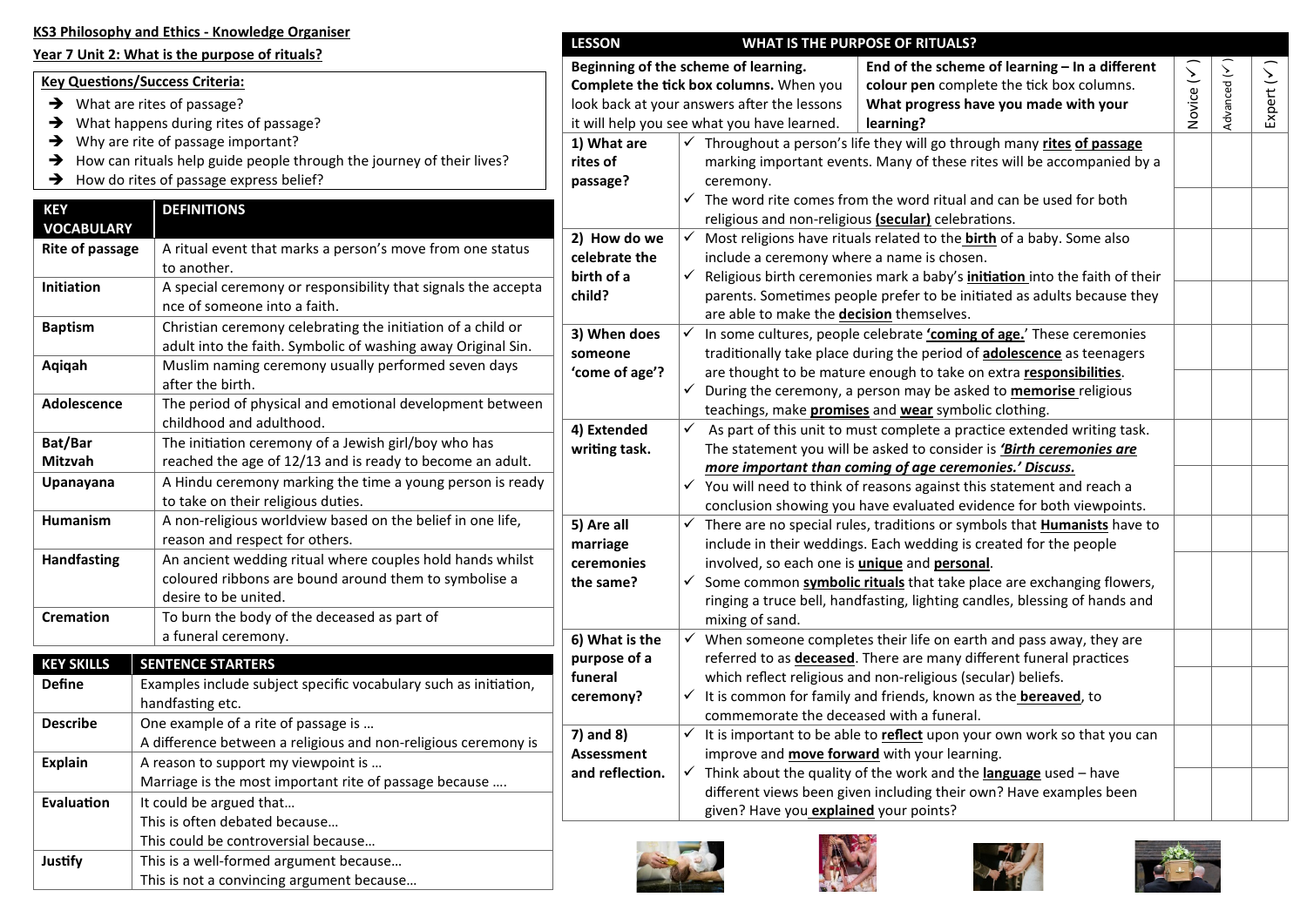| Lesson                          | 1) What are rites of passage?                                                                                                                                                                                                                                                                                             | 2) How do we celebrate the<br>birth of a child?                                                                                                                                                                    | 3) When does someone 'come<br>of age'?                                                                                                                                                                                                                                                                                                                              | 4) Are all marriage ceremonies<br>the same?                                                                                                                                                                                                                                               | 5) What is the purpose of a<br>funeral ceremony?                                                                                                                                                                                                                                                   |
|---------------------------------|---------------------------------------------------------------------------------------------------------------------------------------------------------------------------------------------------------------------------------------------------------------------------------------------------------------------------|--------------------------------------------------------------------------------------------------------------------------------------------------------------------------------------------------------------------|---------------------------------------------------------------------------------------------------------------------------------------------------------------------------------------------------------------------------------------------------------------------------------------------------------------------------------------------------------------------|-------------------------------------------------------------------------------------------------------------------------------------------------------------------------------------------------------------------------------------------------------------------------------------------|----------------------------------------------------------------------------------------------------------------------------------------------------------------------------------------------------------------------------------------------------------------------------------------------------|
| <b>Challenge</b><br><b>Task</b> | There are many initiation<br>ceremonies from across the<br>world such as Naghol land<br>diving in Vanuatu, cow jumping<br>in Ethiopia and scarification by<br>Sepik River tribes in Papua New<br>Guinea.<br>Research the significance of<br>these lesser known ceremonies<br>and write a newspaper article<br>about them. | Access this website and listen to<br>the audio clip.<br>http://www.bbc.co.uk/religion/r<br>eligions/judaism/rites/birth.sht<br>ml<br>Make notes about the tradition<br>of circumcision and why it is<br>practised. | Although it is less common,<br>Upanayana ceremonies are also<br>performed for girls in India. How<br>are these ceremonies<br>performed and how are they<br>different form the male<br>ceremony?<br>Create a table comparing the<br>similarities and differences.<br>Explain why practices might be<br>different for each gender and<br>link in religious teachings. | How did the law change<br>regarding same-sex marriage in<br>the UK in 2013? What are the<br>arguments for and against this<br>change?<br>Write a response to this<br>question in the form of an<br>essay considering religious and<br>non-religious reasons and<br>reaching a conclusion. | "Our death is not an end if we<br>can live on in our children and<br>the younger generation. For<br>they are us, our bodies are only<br>wilted leaves on the tree of life."<br>Albert Einstein<br><b>Explain the meaning of this</b><br>quote considering what it<br>suggests about the afterlife. |
| <b>Skills</b>                   | <b>Synthesis</b>                                                                                                                                                                                                                                                                                                          | Comprehension                                                                                                                                                                                                      | Application                                                                                                                                                                                                                                                                                                                                                         | Evaluation                                                                                                                                                                                                                                                                                | <b>Analysis</b>                                                                                                                                                                                                                                                                                    |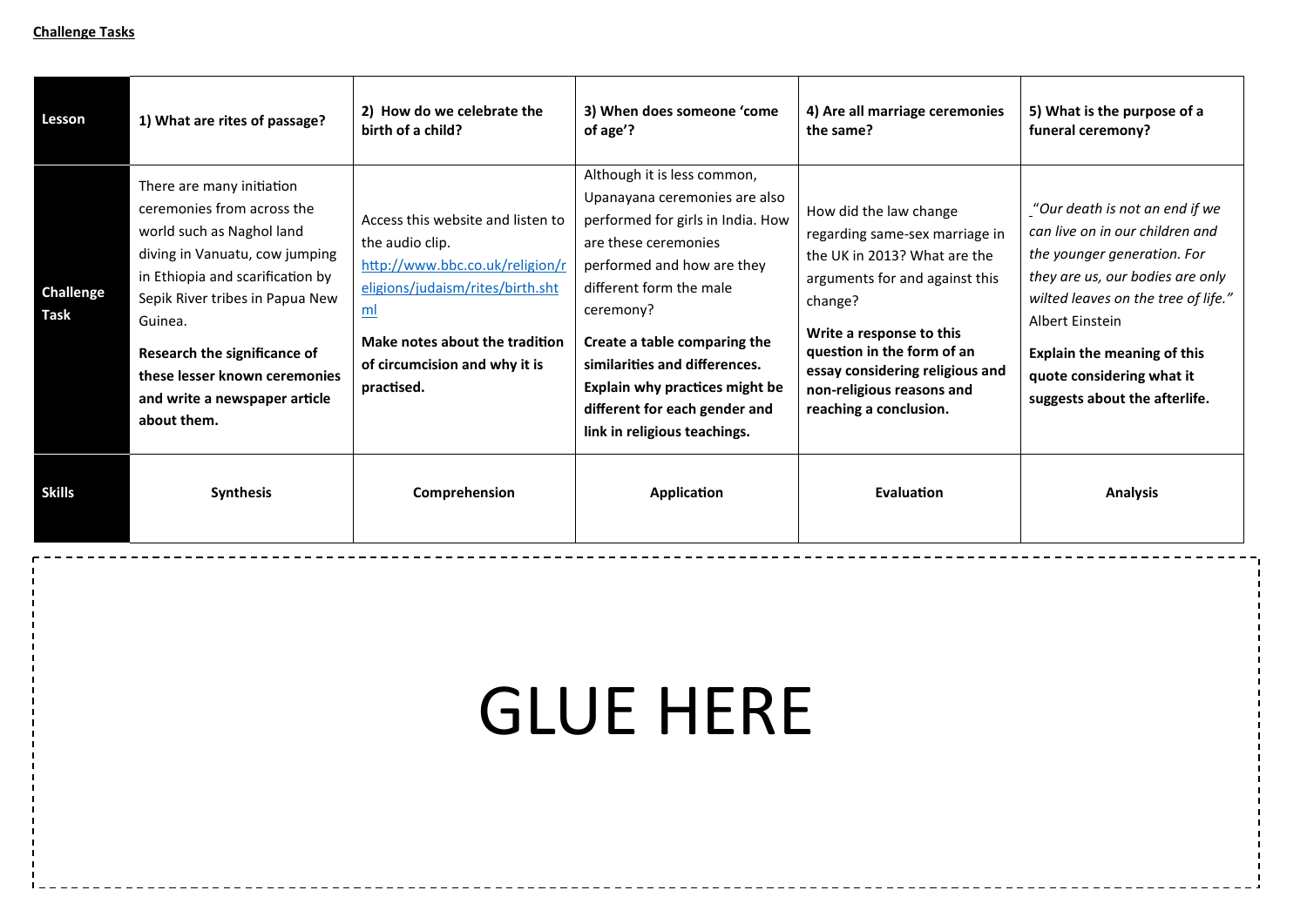#### **KS3 Philosophy and Ethics - Knowledge Organiser**

#### **Year 7 Unit 3: How is belief expressed through art?**

#### **Key Questions/Success Criteria:**

- $\rightarrow$  What is the purpose of art?
- $\rightarrow$  Is art a useful way to express belief?
- → Does art help religious believers to better understand their faith?
- $\rightarrow$  How is belief expressed through art?

| <b>KEY</b><br><b>VOCABULARY</b> | <b>DEFINITIONS</b>                                                                                                         |
|---------------------------------|----------------------------------------------------------------------------------------------------------------------------|
| <b>Expression</b>               | Showing your ideas, thoughts, and emotions.                                                                                |
| Symbolism                       | The use of symbols and images to represent ideas.                                                                          |
| Inspiration                     | Having a strong feeling or reaction to something.                                                                          |
| <b>Mandala</b>                  | A symbolic picture of the universe usually created using                                                                   |
|                                 | coloured sands.                                                                                                            |
| <b>Impermanence</b>             | Buddhist belief that nothing lasts forever.                                                                                |
| <b>Meditation</b>               | Focusing your mind on one thing to help you relax.                                                                         |
| <b>Essence</b>                  | The most important part, idea or quality of something.                                                                     |
| <b>Ichthys</b>                  | The fish, Greek ichthys (ίχθύς), is a symbol for Jesus Christ<br>which has been in use since the days of the early church. |
| <b>Depiction</b>                | The way that something is represented or shown.                                                                            |
| <b>Divine</b>                   | God-like or holy.                                                                                                          |
| Deity                           | A supreme being, god or goddess.                                                                                           |
| Vedas                           | Hindu holy scriptures.                                                                                                     |

| <b>KEY SKILLS</b> | <b>SENTENCE STARTERS</b>                                 |
|-------------------|----------------------------------------------------------|
| <b>Define</b>     | Examples include subject specific vocabulary such as     |
|                   | symbolism and expression etc.                            |
| <b>Describe</b>   | One example of a Hindu deity is                          |
|                   | One purpose of art is                                    |
|                   | The deity Saraswati is depicted holding                  |
| <b>Explain</b>    | A reason to support my viewpoint is                      |
|                   | Art is a useful way to express belief because            |
|                   | Art can help a religious believer during worship because |
| Evaluation        | It could be argued that                                  |
|                   | This is often debated because                            |
|                   | This could be controversial because                      |
| Justify           | This is a well-formed argument because                   |
|                   | This is not a convincing argument because                |
|                   | There are better ways to express belief than art as      |
|                   | It does/doesn't matter what Jesus looked like because    |

| Beginning of the scheme of learning.<br>End of the scheme of learning - In a<br>Advanced (V)<br>Novice (V<br>Expert (V<br>Complete the tick box columns. When<br>different colour pen complete the tick box<br>you look back at your answers after the<br>columns. What progress have you made<br>with your learning?<br>lessons it will help you see what you have<br>learned.<br>1) How is art<br>The purpose of art is to inspire, communicate ideas and celebrate<br>✓<br>the beauty of the world around us.<br>used as a way<br>$\checkmark$ All major world religions use art in different ways to express their<br>to express<br>beliefs. The artworks can carry symbolic meaning or help<br>belief?<br>communicate certain ideas which can be interpreted by religious<br>believers.<br>$2)$ and $3)$ How<br>$\checkmark$<br>Buddhism was founded in India in the sixth century. Key concepts<br>in Buddhism are the belief in the <i>impermanence</i> of all things<br>is<br>including the 'self'. They also use art as a form of <b>meditation</b> .<br>impermanence<br>$\checkmark$<br>Buddhist sand mandalas are created to help remind Buddhists of<br>shown in<br><b>Buddhist art?</b><br>the <b>essence</b> of these beliefs.<br>4) Can<br>$\checkmark$<br>Different denominations of Christianity depict Jesus in different<br>depictions of<br>ways as there are no physical descriptions of Jesus in the Bible. |
|-----------------------------------------------------------------------------------------------------------------------------------------------------------------------------------------------------------------------------------------------------------------------------------------------------------------------------------------------------------------------------------------------------------------------------------------------------------------------------------------------------------------------------------------------------------------------------------------------------------------------------------------------------------------------------------------------------------------------------------------------------------------------------------------------------------------------------------------------------------------------------------------------------------------------------------------------------------------------------------------------------------------------------------------------------------------------------------------------------------------------------------------------------------------------------------------------------------------------------------------------------------------------------------------------------------------------------------------------------------------------------------------------------------------------------------|
|                                                                                                                                                                                                                                                                                                                                                                                                                                                                                                                                                                                                                                                                                                                                                                                                                                                                                                                                                                                                                                                                                                                                                                                                                                                                                                                                                                                                                                   |
|                                                                                                                                                                                                                                                                                                                                                                                                                                                                                                                                                                                                                                                                                                                                                                                                                                                                                                                                                                                                                                                                                                                                                                                                                                                                                                                                                                                                                                   |
|                                                                                                                                                                                                                                                                                                                                                                                                                                                                                                                                                                                                                                                                                                                                                                                                                                                                                                                                                                                                                                                                                                                                                                                                                                                                                                                                                                                                                                   |
|                                                                                                                                                                                                                                                                                                                                                                                                                                                                                                                                                                                                                                                                                                                                                                                                                                                                                                                                                                                                                                                                                                                                                                                                                                                                                                                                                                                                                                   |
|                                                                                                                                                                                                                                                                                                                                                                                                                                                                                                                                                                                                                                                                                                                                                                                                                                                                                                                                                                                                                                                                                                                                                                                                                                                                                                                                                                                                                                   |
|                                                                                                                                                                                                                                                                                                                                                                                                                                                                                                                                                                                                                                                                                                                                                                                                                                                                                                                                                                                                                                                                                                                                                                                                                                                                                                                                                                                                                                   |
|                                                                                                                                                                                                                                                                                                                                                                                                                                                                                                                                                                                                                                                                                                                                                                                                                                                                                                                                                                                                                                                                                                                                                                                                                                                                                                                                                                                                                                   |
|                                                                                                                                                                                                                                                                                                                                                                                                                                                                                                                                                                                                                                                                                                                                                                                                                                                                                                                                                                                                                                                                                                                                                                                                                                                                                                                                                                                                                                   |
|                                                                                                                                                                                                                                                                                                                                                                                                                                                                                                                                                                                                                                                                                                                                                                                                                                                                                                                                                                                                                                                                                                                                                                                                                                                                                                                                                                                                                                   |
|                                                                                                                                                                                                                                                                                                                                                                                                                                                                                                                                                                                                                                                                                                                                                                                                                                                                                                                                                                                                                                                                                                                                                                                                                                                                                                                                                                                                                                   |
|                                                                                                                                                                                                                                                                                                                                                                                                                                                                                                                                                                                                                                                                                                                                                                                                                                                                                                                                                                                                                                                                                                                                                                                                                                                                                                                                                                                                                                   |
|                                                                                                                                                                                                                                                                                                                                                                                                                                                                                                                                                                                                                                                                                                                                                                                                                                                                                                                                                                                                                                                                                                                                                                                                                                                                                                                                                                                                                                   |
|                                                                                                                                                                                                                                                                                                                                                                                                                                                                                                                                                                                                                                                                                                                                                                                                                                                                                                                                                                                                                                                                                                                                                                                                                                                                                                                                                                                                                                   |
| Some use images of Jesus known as 'icons' as a part of worship.<br><b>Jesus</b>                                                                                                                                                                                                                                                                                                                                                                                                                                                                                                                                                                                                                                                                                                                                                                                                                                                                                                                                                                                                                                                                                                                                                                                                                                                                                                                                                   |
| Images of Jesus can help reveal his characteristics. This can help<br>strengthen a<br>✓                                                                                                                                                                                                                                                                                                                                                                                                                                                                                                                                                                                                                                                                                                                                                                                                                                                                                                                                                                                                                                                                                                                                                                                                                                                                                                                                           |
| <b>Christians</b><br>Christians to better understand Jesus and learn how they should live                                                                                                                                                                                                                                                                                                                                                                                                                                                                                                                                                                                                                                                                                                                                                                                                                                                                                                                                                                                                                                                                                                                                                                                                                                                                                                                                         |
| their own lives.<br>belief?                                                                                                                                                                                                                                                                                                                                                                                                                                                                                                                                                                                                                                                                                                                                                                                                                                                                                                                                                                                                                                                                                                                                                                                                                                                                                                                                                                                                       |
| $\checkmark$<br>As part of this unit to must complete a practice extended writing<br>5) Practice                                                                                                                                                                                                                                                                                                                                                                                                                                                                                                                                                                                                                                                                                                                                                                                                                                                                                                                                                                                                                                                                                                                                                                                                                                                                                                                                  |
| extended<br>task. The statement you will be asked to consider is 'Art is the most                                                                                                                                                                                                                                                                                                                                                                                                                                                                                                                                                                                                                                                                                                                                                                                                                                                                                                                                                                                                                                                                                                                                                                                                                                                                                                                                                 |
| effective way to express belief Discuss.<br>writing task.                                                                                                                                                                                                                                                                                                                                                                                                                                                                                                                                                                                                                                                                                                                                                                                                                                                                                                                                                                                                                                                                                                                                                                                                                                                                                                                                                                         |
| $\checkmark$ You will need to think of reasons for and against this statement and                                                                                                                                                                                                                                                                                                                                                                                                                                                                                                                                                                                                                                                                                                                                                                                                                                                                                                                                                                                                                                                                                                                                                                                                                                                                                                                                                 |
| reach a conclusion showing you have evaluated evidence for both                                                                                                                                                                                                                                                                                                                                                                                                                                                                                                                                                                                                                                                                                                                                                                                                                                                                                                                                                                                                                                                                                                                                                                                                                                                                                                                                                                   |
| viewpoints.                                                                                                                                                                                                                                                                                                                                                                                                                                                                                                                                                                                                                                                                                                                                                                                                                                                                                                                                                                                                                                                                                                                                                                                                                                                                                                                                                                                                                       |
| $6$ ) + 7) What is<br>There are many different deities in Hinduism. Each deity represents<br>$\checkmark$                                                                                                                                                                                                                                                                                                                                                                                                                                                                                                                                                                                                                                                                                                                                                                                                                                                                                                                                                                                                                                                                                                                                                                                                                                                                                                                         |
| the symbolism<br>a different aspect of the one supreme God Brahman. For example,                                                                                                                                                                                                                                                                                                                                                                                                                                                                                                                                                                                                                                                                                                                                                                                                                                                                                                                                                                                                                                                                                                                                                                                                                                                                                                                                                  |
| behind images<br>Saraswati is the deity of knowledge, art, and wisdom.                                                                                                                                                                                                                                                                                                                                                                                                                                                                                                                                                                                                                                                                                                                                                                                                                                                                                                                                                                                                                                                                                                                                                                                                                                                                                                                                                            |
| $\checkmark$ Hinduism uses brightly coloured statues and images during worship<br>of Hindu                                                                                                                                                                                                                                                                                                                                                                                                                                                                                                                                                                                                                                                                                                                                                                                                                                                                                                                                                                                                                                                                                                                                                                                                                                                                                                                                        |
| deities?<br>which have many symbolic meanings.                                                                                                                                                                                                                                                                                                                                                                                                                                                                                                                                                                                                                                                                                                                                                                                                                                                                                                                                                                                                                                                                                                                                                                                                                                                                                                                                                                                    |
| It is important to be able to reflect upon your own work so that you<br>8) Assessment<br>$\checkmark$                                                                                                                                                                                                                                                                                                                                                                                                                                                                                                                                                                                                                                                                                                                                                                                                                                                                                                                                                                                                                                                                                                                                                                                                                                                                                                                             |
| and reflection.<br>can improve and <b>move forward</b> with your learning.                                                                                                                                                                                                                                                                                                                                                                                                                                                                                                                                                                                                                                                                                                                                                                                                                                                                                                                                                                                                                                                                                                                                                                                                                                                                                                                                                        |
| ✓<br>Think about the quality of the work and the language used - have                                                                                                                                                                                                                                                                                                                                                                                                                                                                                                                                                                                                                                                                                                                                                                                                                                                                                                                                                                                                                                                                                                                                                                                                                                                                                                                                                             |
| different views been given including their own? Have examples                                                                                                                                                                                                                                                                                                                                                                                                                                                                                                                                                                                                                                                                                                                                                                                                                                                                                                                                                                                                                                                                                                                                                                                                                                                                                                                                                                     |
| been given? Have you explained your points?                                                                                                                                                                                                                                                                                                                                                                                                                                                                                                                                                                                                                                                                                                                                                                                                                                                                                                                                                                                                                                                                                                                                                                                                                                                                                                                                                                                       |







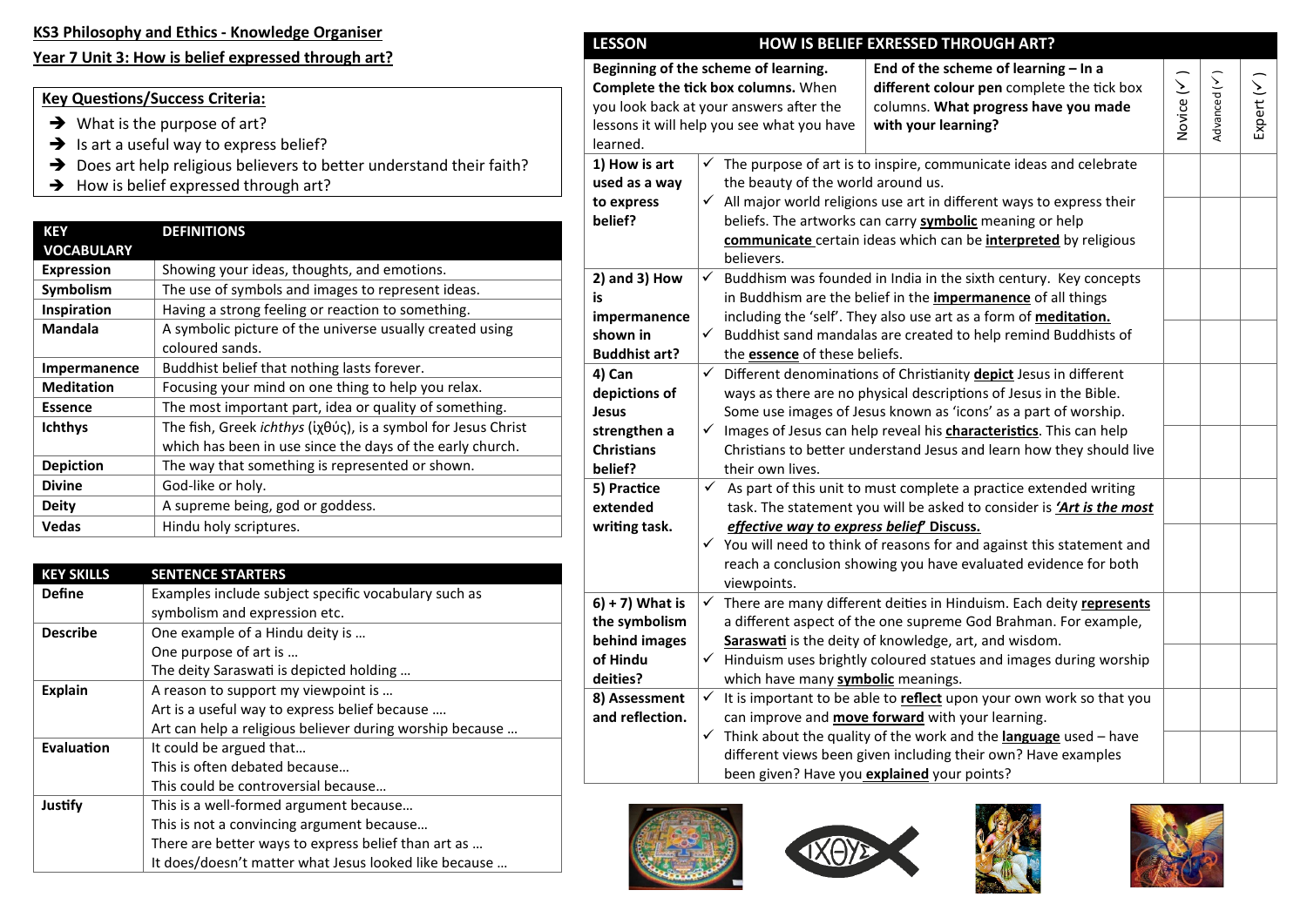| Lesson                   | 1) How is art used to express<br>belief?                                                                                                                                                                                                                                                                       | 2) How is impermanence<br>shown in Buddhist art?                                                                                                                                                                                              | 3) Can depictions of Jesus<br>strengthen a Christians belief?                                                                                                                                                                                                                                                                                                                                                                                                          | 4) What is the symbolism<br>behind images of Hindu deities?                                                                                                                                                                                                                            | 5) Is art a useful way to express<br>belief?                                                                                                                                                               |
|--------------------------|----------------------------------------------------------------------------------------------------------------------------------------------------------------------------------------------------------------------------------------------------------------------------------------------------------------|-----------------------------------------------------------------------------------------------------------------------------------------------------------------------------------------------------------------------------------------------|------------------------------------------------------------------------------------------------------------------------------------------------------------------------------------------------------------------------------------------------------------------------------------------------------------------------------------------------------------------------------------------------------------------------------------------------------------------------|----------------------------------------------------------------------------------------------------------------------------------------------------------------------------------------------------------------------------------------------------------------------------------------|------------------------------------------------------------------------------------------------------------------------------------------------------------------------------------------------------------|
| <b>Challenge</b><br>Task | There are many minority<br>religions across the world such<br>as Jains in India, Aborigines in<br>Australia and Native Americans<br>in the United States and Canada.<br><b>Research how these religions</b><br>have used art to depict their<br>religious beliefs and write a<br>newspaper article about them. | Access this website and listen to<br>the audio clip.<br>https://www.youtube.com/watc<br>h?v=oJa4r9NoXmQ&list=PLqzB0<br>EfknSk TkBVUQrprP87ijtDzQGh<br><u>h</u><br>Make notes about the concept<br>of impermanence and how it is<br>practised. | In Islam it is forbidden to<br>imagine what Allah (God) looks<br>like. Christians imagine what<br>God looks like through images of<br>Jesus all the time in a variety of<br>ways. What reasons do you<br>think each religion gives for this?<br>Create a table comparing the<br>similarities and differences<br>between The Christian and<br>Muslim use of art. Explain why<br>the practices may be different<br>for each religion and link in<br>religious teachings. | Some may argue that the bright<br>colours, statues and artwork are<br>a distraction from the true<br>purpose of a Hindus life:<br>achieving enlightenment.<br>Write a response to this in the<br>form of an essay considering<br>different viewpoints before<br>reaching a conclusion. | "Religion and art spring from the<br>same root and are close kin." -<br>Willa Cather.<br><b>Explain the meaning of this</b><br>quote considering how art and<br>religion can come from the<br>same source. |
| Skills                   | <b>Synthesis</b>                                                                                                                                                                                                                                                                                               | Comprehension                                                                                                                                                                                                                                 | Application                                                                                                                                                                                                                                                                                                                                                                                                                                                            | <b>Evaluation</b>                                                                                                                                                                                                                                                                      | <b>Analysis</b>                                                                                                                                                                                            |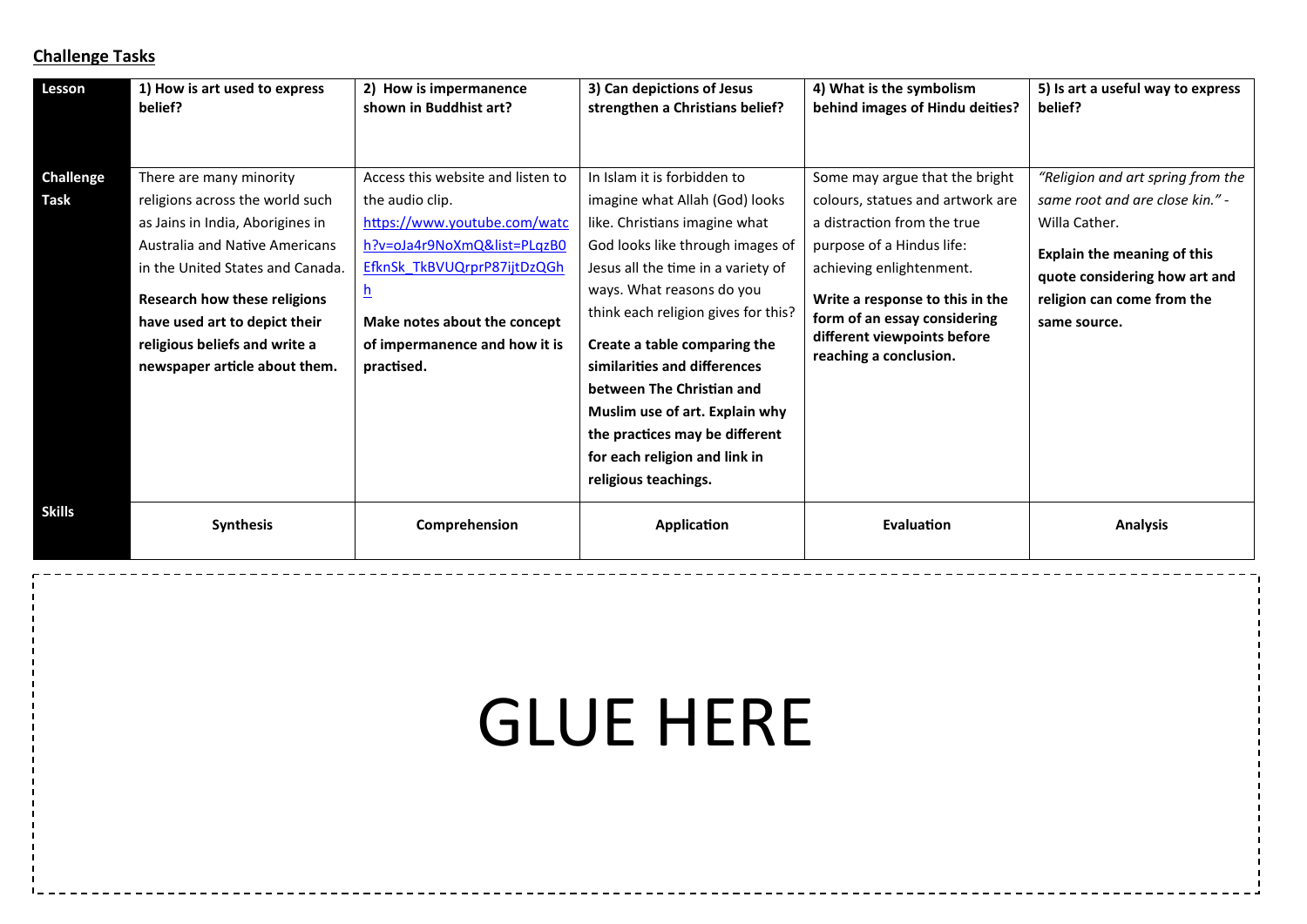#### **KS3 Philosophy and Ethics - Knowledge Organiser Year 7 Unit 4: Why are some journeys special?**



**Buddhists?**

**6) Spirited Arts Project**

**7) and 8) Projects and reflection**

(**Inner Pilgrimage**.)

**Spirited Arts** project.

| <b>LESSONS</b>             |              | WHY ARE SOME JOURNEYS SPECIAL?                        |                                                                                                   |            |              |
|----------------------------|--------------|-------------------------------------------------------|---------------------------------------------------------------------------------------------------|------------|--------------|
|                            |              | Beginning of the scheme of learning. Complete         | End of the scheme of learning - In a                                                              |            |              |
|                            |              | the tick box columns. When you look back at           | different colour pen complete the tick box                                                        | Novice (Y) | Advanced (Y) |
|                            |              | your answers after the lessons it will help you       | columns again. What progress have you                                                             |            |              |
| see what you have learned. |              |                                                       | made with your learning?                                                                          |            |              |
| 1) Why do                  | ✓            |                                                       | On <b>pilgrimage, pilgrims</b> spend time in the presence of God(s) as they                       |            |              |
| some people go             |              |                                                       | travel to a place of special meaning, to dedicate time to their faith. A                          |            |              |
| on pilgrimage?             |              |                                                       | pilgrimage is a time to think and reflect. It is not just a holiday.                              |            |              |
|                            |              |                                                       | $\checkmark$ There are many reasons why <b>pilgrims</b> choose to take a <b>spiritual journey</b> |            |              |
|                            |              |                                                       | such as meeting fellow believers to share in their faith.                                         |            |              |
| 2) How does                | ✓            |                                                       | The Ganges is the most sacred river in India. People consider the                                 |            |              |
| Varanasi                   |              |                                                       | Ganges as a goddess who provide fertility, prosperity and a source of                             |            |              |
| express Hindu              |              | agriculture, and so bathe there to purify themselves. |                                                                                                   |            |              |
| beliefs about              |              |                                                       | $\checkmark$ Hindus believe that if they die in Varanasi would they will attain                   |            |              |
| the afterlife?             |              |                                                       | salvation and freedom from the cycle of birth and re-birth. They do                               |            |              |
|                            |              | NOT believe in Heaven and Hell                        |                                                                                                   |            |              |
| 3) Why does                | $\checkmark$ |                                                       | In 1061 Richeldis de Faverches, a Saxon noblewoman had a vision. In                               |            |              |
| pilgrimage to              |              |                                                       | the vision, she was asked by the Virgin Mary, to build an exact copy of                           |            |              |
| Walsingham                 |              |                                                       | the house in Nazareth where the Angel Gabriel promised Mary, she                                  |            |              |
| bring different            |              | would give birth to a son, Jesus in Walsingham.       |                                                                                                   |            |              |
| <b>Christians</b>          | ✓            |                                                       | There are many different groups or denominations in Christianity.                                 |            |              |
| together?                  |              |                                                       | Whilst they all belong to the same religion; they have their own place of                         |            |              |
|                            |              | worship at <b>Walsingham.</b>                         |                                                                                                   |            |              |
| 4) How does                | $\checkmark$ |                                                       | Sikhism is a religion founded on the principles of equality, living in a                          |            |              |
| Amritsar                   |              |                                                       | community and respect for the teachings of the Guru Granth Sahib -                                |            |              |
| express Sikh               |              | the holy text of Sikhism.                             |                                                                                                   |            |              |
| beliefs in                 | $\checkmark$ |                                                       | The 'Harmandir Sahib', better known as the Golden Temple, is the                                  |            |              |
| equality?                  |              |                                                       | holiest Sikh gurdwara (temple) located in the city of Amritsar in India.                          |            |              |
|                            |              | It expresses many of these core beliefs.              |                                                                                                   |            |              |
| 5) Why is Bodh             | $\checkmark$ |                                                       | Seated beneath the <b>Bodhi tree</b> (the tree of awakening) Siddhartha                           |            |              |
| Gaya a sacred              |              |                                                       | became deeply absorbed in <b>meditation</b> , and finally <b>achieved</b>                         |            |              |
| place of                   |              | Enlightenment and became the Buddha.                  |                                                                                                   |            |              |
| pilgrimage for             | ✓            |                                                       | Enlightenment is the aim of Buddhists, Hindus (Moksha) and Sikhs                                  |            |              |

 $\checkmark$  In this lesson, you will be given some in class time to work on your

 Working on your own or in a group you can **create art** through a drawing, painting, video, sculpture or other media. You then need to

 $\checkmark$  Reflect upon how well you worked on your Spirited Arts project. Consider the question, **"If I did this task again, what could I do** 

 $\checkmark$  Consider the learning objectives and **theme** of the project – have you completed what you set out to do? Have you done enough for it to be

write a **maximum** of 400 words explaining your art work.

selected as one our schools **ten** entries?

**differently to make it better?"**

**Expert ()**

|--|

- $\rightarrow$  Why do some people go on pilgrimage?
- $\rightarrow$  Why are some journeys special?
- $\rightarrow$  What happens during pilgrimage?
- $\rightarrow$  How does pilgrimage help believers better understand their faith?
- $\rightarrow$  How is belief expressed through pilgrimage?

| <b>KEY VOCABULARY</b>     | <b>DEFINITIONS</b>                                       |  |  |  |
|---------------------------|----------------------------------------------------------|--|--|--|
| Pilgrimage                | A journey to a sacred place, usually as an act of        |  |  |  |
|                           | devotion.                                                |  |  |  |
| <b>Spiritual</b>          | Beliefs related to the idea of the human spirit or soul, |  |  |  |
|                           | as opposed to the physical world.                        |  |  |  |
| Sanctuary                 | A Safe or secluded space for private worship and         |  |  |  |
|                           | prayer.                                                  |  |  |  |
| Reincarnation             | Belief that after we die our soul is reborn into another |  |  |  |
|                           | body.                                                    |  |  |  |
| <b>Salvation (Moksha)</b> | Being freed from the cycle of life, death and rebirth.   |  |  |  |
| <b>Equality</b>           | Treating everyone equally regardless of status,          |  |  |  |
|                           | religion, or background.                                 |  |  |  |
| <b>Denomination</b>       | A group within a religion e.g. Roman Catholic.           |  |  |  |
| <b>Holy Vision</b>        | A spiritual appearance sometimes in a dream which        |  |  |  |
|                           | reveals an important religious message.                  |  |  |  |
| Enlightenment             | To become 'awakened'. For Buddhists this means           |  |  |  |
|                           | achieving 'true' knowledge of our existence and          |  |  |  |
|                           | salvation.                                               |  |  |  |
| Impermanence              | Buddhist belief that nothing lasts forever.              |  |  |  |

| <b>KEY SKILLS</b> | <b>SENTENCE STARTERS</b>                             |  |  |  |
|-------------------|------------------------------------------------------|--|--|--|
| <b>Define</b>     | Examples include subject specific vocabulary such as |  |  |  |
|                   | Pilgrimage, Ritual etc.                              |  |  |  |
| <b>Describe</b>   | The key features of the Golden temple are            |  |  |  |
|                   | A pilgrim would wear                                 |  |  |  |
| <b>Explain</b>    | The symbolic meaning of this ritual is               |  |  |  |
|                   | Sikhs perform this act because                       |  |  |  |
| Evaluation        | Some people argue that                               |  |  |  |
|                   | This is often debated because                        |  |  |  |
|                   | Many people see this as controversial because        |  |  |  |
| Justify           | This is a well-formed argument because               |  |  |  |
|                   | This is a particularly convincing argument because   |  |  |  |